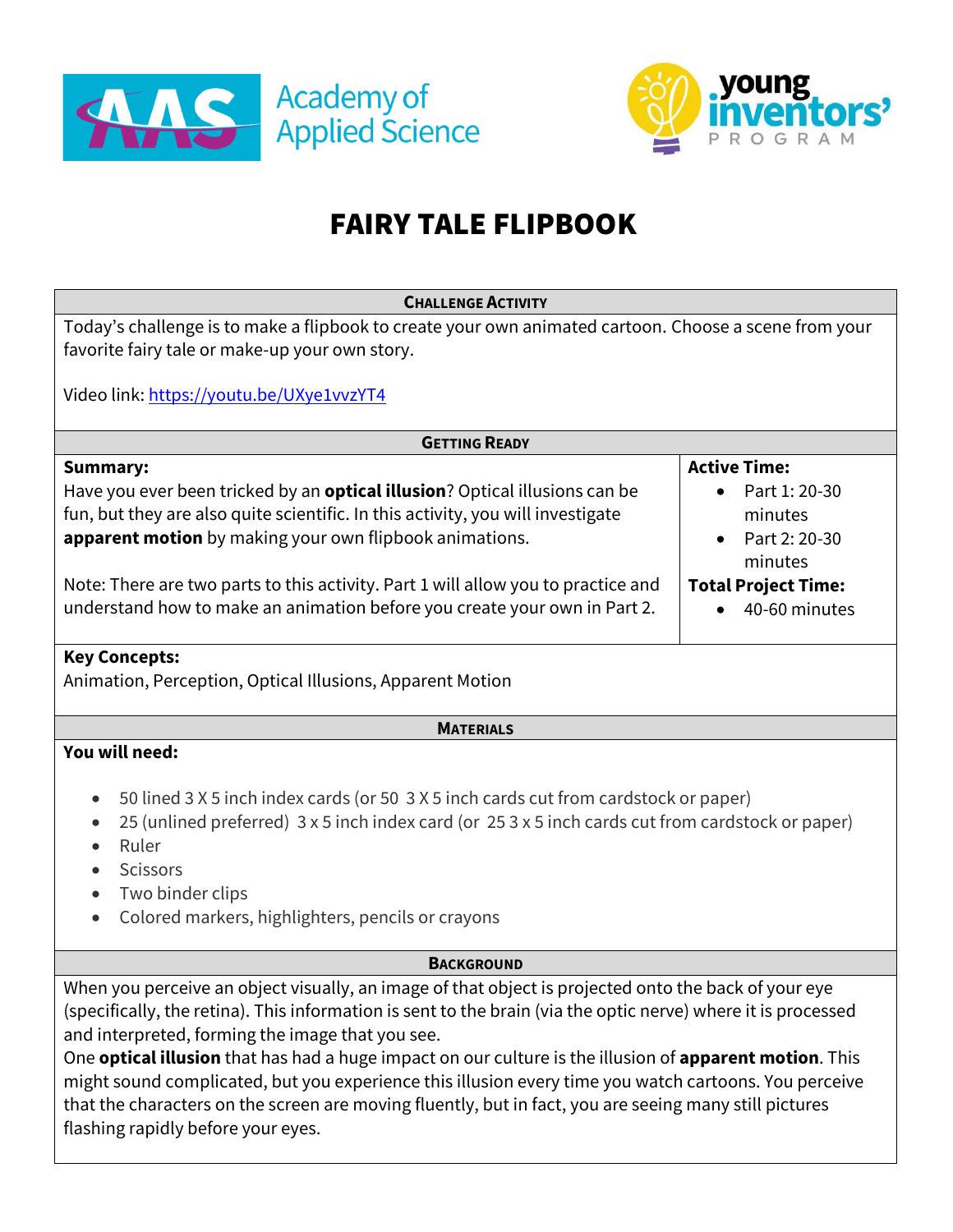How does this work? Basically, our brains are trying to make sense of what we are looking at by "smoothing out" the individual images that make up a cartoon into one continuous, but changing scene. To do this, scientists believe that our brains put all of the pieces together and fill in blanks, or missing images, based on what we have already seen. Thus, our minds create the illusion of movement. Our brains not only do this when we are watching cartoons or movies—they actually do this all the time, such as when we blink.

# **PART 1: INSTRUCTIONS**

\*Use 50 index cards or 50 cards cut from paper to be 3x5 inches for Part 1 (used lined cards if possible)

- 1. Divide the cards into two stacks of 25 cards each.
- 2. **On one of the stacks**, draw a small circle (about ¼ inch diameter) on the top card on the right end of the top line.



- 3. On the next card in the same stack, draw a similar-size circle just as far to the right, but on the next line space down. Continue drawing circles on each card, each time on the line space right below the circle on the previous card, until you reach the bottom of a card. If your cards do not have lines, draw the first circle  $\frac{1}{4}$  inch from the top of the card, the second  $\frac{1}{2}$  inch from the top, the third  $\frac{3}{4}$ inch from top and so on, each time 1/4 inch further down until you reach the bottom of the card.
- 4. Then on the next card draw a circle (just as far to the right) on the next line space *up* from the previous circle (or ¼ inch up) and continue this until you reach the top of a card.
- 5. Repeat this entire pattern (making a series of "animated dots" going up and down along the right edge of the cards) until you reach the end of the stack.
- 6. **On the second stack**, again draw a small circle on the top card on the far-right end of the top line. On the next card in the stack, draw a similar-size circle just as far to the right, but four line spaces down (skipping three line spaces). On the next card, draw a circle four line spaces down from the previous circle. If your cards do not have lines, draw a circle on the top card ¼ inch from the top of the card, on the second card 1¼ inch from the top, and on the third card, 2¼ inch from top of the card.
- 7. Then, on the next card in that stack, draw a circle (just as far to the right) four line spaces *up* from the previous circle (again skipping three line spaces, or 1 inch up if the cards have no lines), and continue this until you reach the top of a card.
- 8. Repeat this entire pattern until you reach the end of the second stack.
- 9. Neatly stack each deck. Tap the circled edge of each card stack on a flat surface so that none of the cards' edges are sticking out (or in) from the rest in the stack.
- 10. Clip a binder clip on the opposite edge of each stack.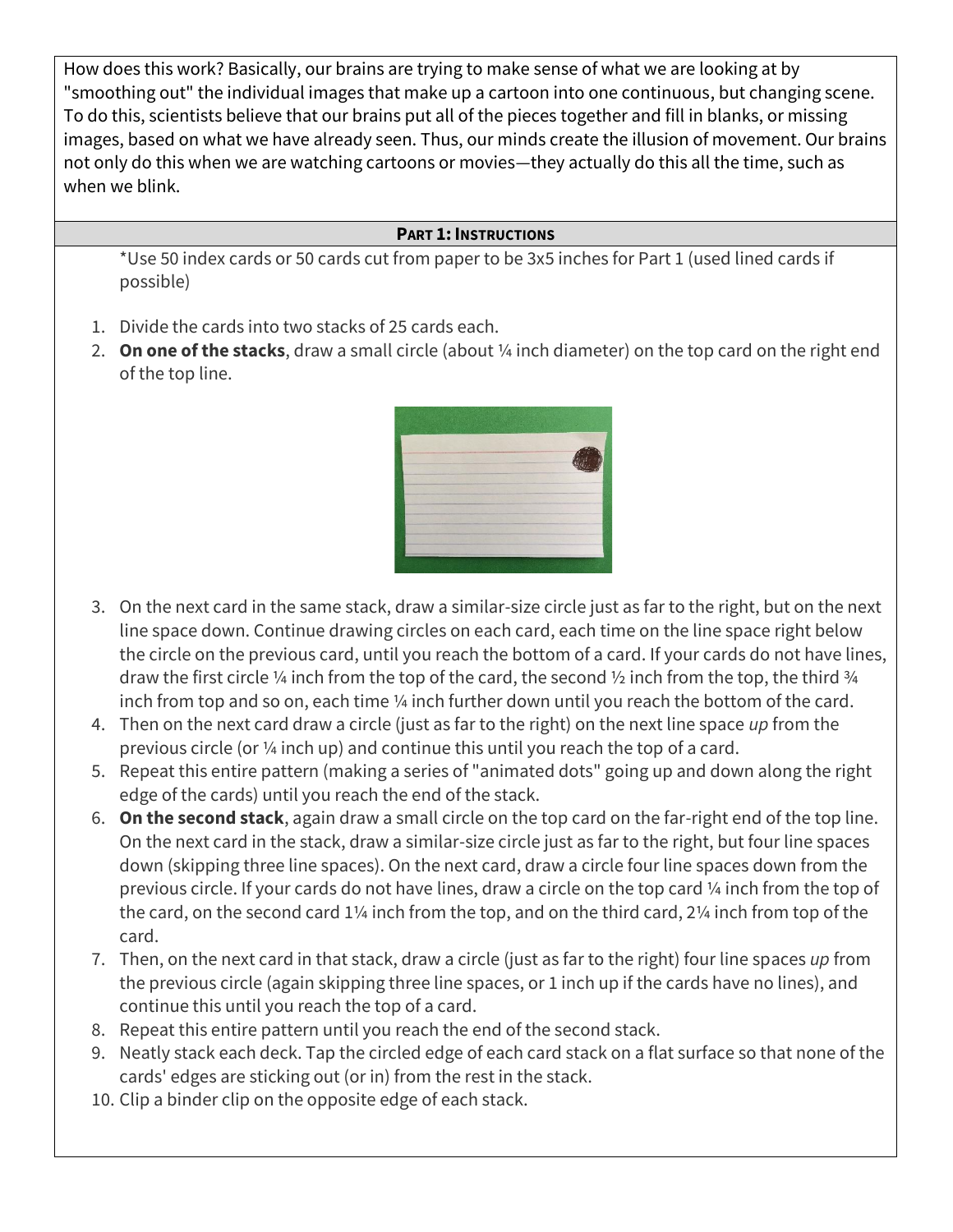#### **EXPLORE**

In a moment you will flip through your book.

How do you think the flipbooks will look when flipped? Will there be a difference between your two books?

Flip through each book to make sure almost every card shows as you flip. If you need to, remove the binder clip, re-tap the cards edges so the circled edges all line up perfectly, and replace the clip. Try again to make sure almost every card shows as you flip.

Was your prediction correct? Why do you think this happens? Ask a family member to flip through the first flipbook, the one in which no lines were skipped in between cards, and then to flip through the second book.

 $\bf{V}$  To them, does it look like the circles move to the bottom of the card, then back to the top, and so on, going up and down? Or does the circle appear to move differently, such as by jumping around or flashing? The **optical illusion** where you **perceive** something as moving while in fact you are seeing many still pictures flashing rapidly before your eyes is called **apparent motion**.

In this activity, you tested whether the distance between objects has an effect on apparent motion, but there are other variables you can test, such as the speed at which the books are flipped and the size of the circles (or pictures) on the cards. You can also test what happens when you make the cards larger.

How does flipping the cards in the flipbook faster or slower affect your results? Does using larger or smaller circles change the results? What if you use larger cards?

## **EXPLAIN**

When no lines are skipped as in the first flipbook, the circles in the flipbook should have clearly appeared to move down, then up, then back down again. Our brains can easily fill in some blanks and make sense of this motion when such a relatively short distance is skipped between images. In the second flipbook, however, three lines were skipped between images and this was probably too great a distance for the brain to decide the motion should be a smooth up-and-down one. Instead, the circles may have appeared to jump around or even flash, especially if not every card was viewed when flipping. In other words, the brain **perceived apparent motion** with one flipbook, but most likely did not perceive this **apparent motion** with the other flipbook.

## **PART 2: INSTRUCTIONS**

\*Use 25 index cards or 25 cards cut from paper to be 3x5 inches for Part 1 (used unlined cards if possible)

Now it's time to make your own Fairy Tale flipbook. Choose a scene from your favorite fairy tale or makeup your own story.